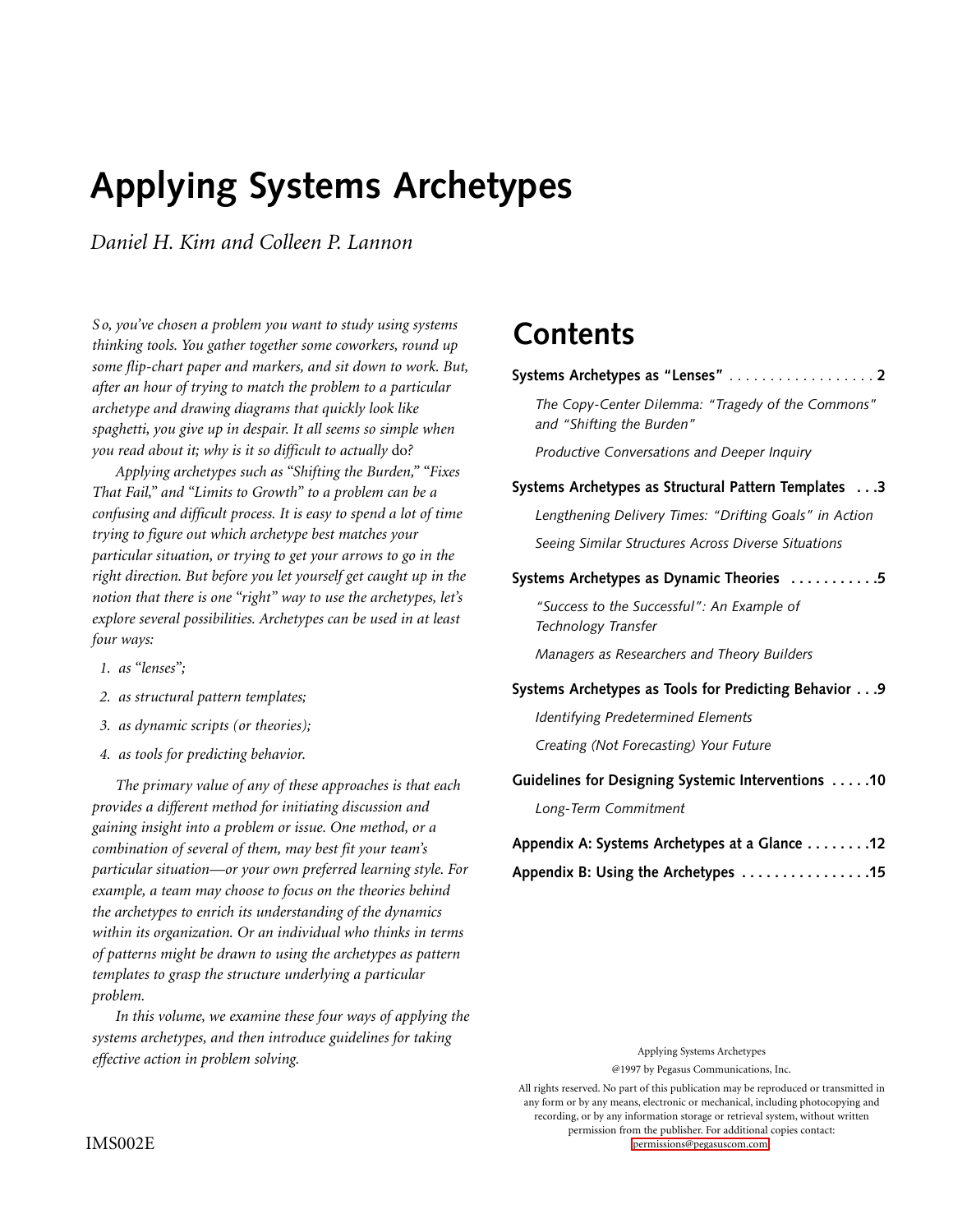# **Systems Archetypes as "Lenses"**

<span id="page-1-0"></span>**2**

When using systems thinking tools to address an organizational issue, it is often helpful to employ the archetypes at first simply to initiate a general inquiry into the nature of the problem. Using an archetype in this way can be similar to putting on a pair of special eyeglasses. If we look at a situation through the lens of the "Shifting the Burden" story line, we will ask different questions and focus on different things than if we use the "Tragedy of the Commons" archetype. It is not a question of which one is "right" but, rather, what unique insights each archetype offers. "Trying on" different stories leads us to ask provocative questions and can ultimately reward us with productive conversations.

To use the archetypes as lenses, we need a basic understanding of the main lessons, key elements, and outcomes or high-leverage actions that are embodied in each archetype (see Appendix A, "Systems Archetypes at a Glance" on p. 12). This level of understanding allows us to analyze a situation, identify potential story lines at work, explore their implications, and gain some initial understanding of the problem under study.

# **The Copy Center Dilemma: "Tragedy of the Commons" and "Shifting the Burden"**

For example, consider the problem of A-B-C, a large company in which multiple departments must rely on one photocopy center for their copying needs. In an effort to meet all the departments' needs fairly, the manager of the photocopy center completes the

photocopy jobs in the order in which they arrive at the center—in short, on a first-come, first-served basis.

However, during a recent growth spurt at the company, employees from numerous departments had begun inundating the copy center with photocopy jobs. As the copy center's work load ballooned, employees

began complaining about the length of time it took the center to complete their copying jobs. To ensure that

*"Trying on" different stories leads us to ask provocative questions and can ultimately reward us with productive conversations.*

every department's needs were met, the division established a system whereby employees can ask the administrative head of the division to assign rush-job status to their copy projects. Projects given this priority status thus get handled before other copy jobs that may have arrived first at the copy center.

The scenario has all the classic features of a "Tragedy of the Commons" archetype. A large number of players (the individual departments) are competing for a single resource, or "commons" (the copy center's capacity). The incentive is for each department to have their photocopy jobs prioritized. However, the combined total of their efforts will eventually hurt the other departments, as the copy center is forced to handle more and more rush jobs. The irony of the situation is that despite the inevitability of this outcome, it is in no department's interest to stop having their copy jobs prioritized; in fact, the longer it takes to get priority jobs completed, the more each department will request priority status for their jobs. Yet because the leverage

in a "Tragedy of the Commons" structure lies in having a single governing authority manage the commons, the rush-job system can be seen as an appropriate role for the division's administrative head.

If we look at the same situation through the lens of a different archetype, however, we can see other

potentially relevant issues. For example, we know that the story line of the "Shifting the Burden" archetype says that a problem symptom cries out to be

fixed. In "Shifting the Burden" situations, we tend to implement a solution that alleviates the symptom in the short run rather than to invest in a more lasting solution. Resorting to a quick fix reduces the pressure to examine the deeper structures that may lurk at the root of the problem.

Looking at the copy center situation from the perspective of this archetype, we might be prompted to wonder whether the rush-job solution will send the signal that the division's administrative head will "bail out" the departments whenever the copy center gets overloaded. The departments, having come to depend on these bailouts, may fail to make an effort to manage their own work flow better. And the division overall will neglect to think of other options for solving the problem, such as augmenting copy services at times. Over time, the fix may become so entrenched that it turns into a permanent "Band-Aid solution" that will shift the wrong kind of responsibility to the division. For one thing, the division's administrative head will be spending more and more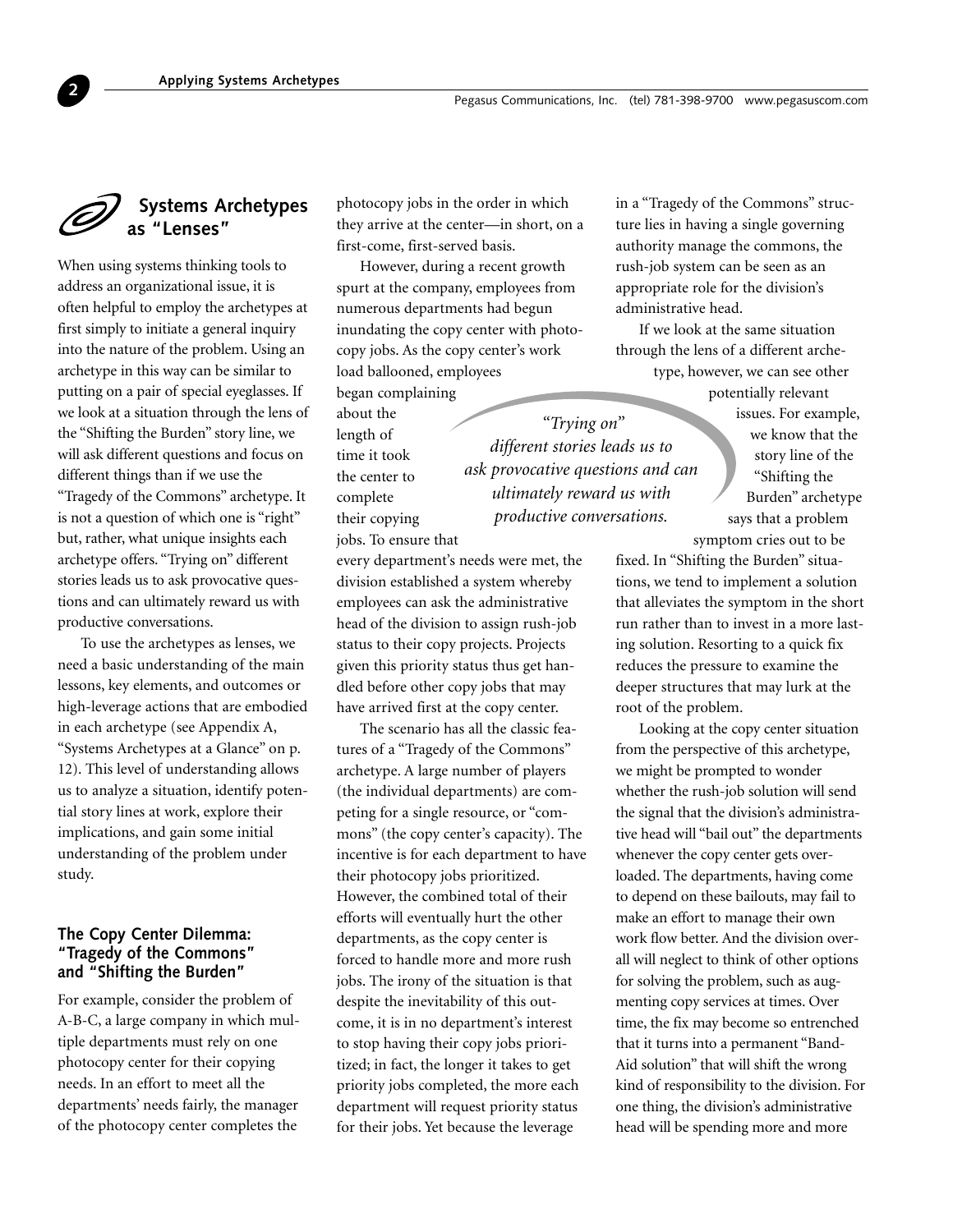<span id="page-2-0"></span>time approving rush jobs instead of doing his or her own work. In this case, the "Shifting the Burden" archetype reveals how the short-term solution shifts the burden of responsibility and overextension from the individual departments to the division.

# **Productive Conversations and Deeper Inquiry**

Looking at the world through the lenses of archetypes is an effective approach because it reminds us that there are multiple ways of perceiving any issue—and all of these ways can

# **TRYING ON DIFFERENT EYEGLASSES**

Questions to Ask When Putting on Each of the Archetype "Lenses"

#### **Drifting Goals**

- Are there goals or standards that are eroding over time?
- Are people focused on achieving the goal or on reducing the discomfort of not achieving the goal?

#### **Escalation**

- Are there two or more players of equal power whose individual actions can be perceived as a threat by the others?
- Does each player have the capacity to retaliate with similar actions?

#### **Fixes That Fail**

- Have actions been taken to respond quickly to a crisis without much consideration of long-term consequences?
- Have similar actions been taken in the past in response to similar crises?

#### **Growth and Underinvestment**

- Do investments tend to be made as a reaction to growth rather than in anticipation of growth?
- Do problems created by growth, rather than long-range planning, act as the organizational signal to invest?

#### **Limits to Success**

- Are once-successful programs experiencing diminishing returns?
- Are there limits in the system that are constraining the growth?

#### **Shifting the Burden**

- Are actions that were taken to alleviate problem symptoms shifting attention away from more fundamental solutions?
- Are there additional consequences that systematically erode the underlying capability of the organization?

#### **Success to the Successful**

- Are there two or more equal options whose investment decisions are linked in a zerosum game?
- Does the success of either option depend on initial conditions?

#### **Tragedy of the Commons**

- Is there a large number of equal players who have free or equal access to a common and limited resource?
- Is the system set up to be self-regulated, with no overarching governing body?

contribute insight into the problem at hand. Using the archetypes as "lenses" also puts our *primary* focus on systemic structures and not on individuals. This is particularly important at the initial stage of problem diagnosis, because it lets us engage people in the diagnosis process without triggering defensiveness.

**3**

If you decide to take the approach of using the archetypes as "lenses," try answering the questions listed in the accompanying sidebar to gain insight into your problem and to see which lenses may be relevant (see "Trying on Different Eyeglasses").

# **Systems Archetypes as Structural Pattern Templates**

When talking about complex organizational issues, it is easy for a team to stray from the main topic into sideline issues that are not very relevant to the issue at hand. Without the clarity of focus provided by a common picture, much can be shared while little is actually accomplished.

Using systems archetypes as structural pattern templates can help focus a group's attention on the heart of an issue. The pattern templates are especially useful *after* a group has taken a stab at drawing a causal loop diagram of its issue. The group can then stand back, look at its diagram, and see whether it resembles one of the pattern templates in its main dynamics.

By providing a visual representation of a pattern of linked causes and effects, these powerful structures allow us to see beyond individual events in our organizations to the larger forces at work. We begin to see the world in terms of inter-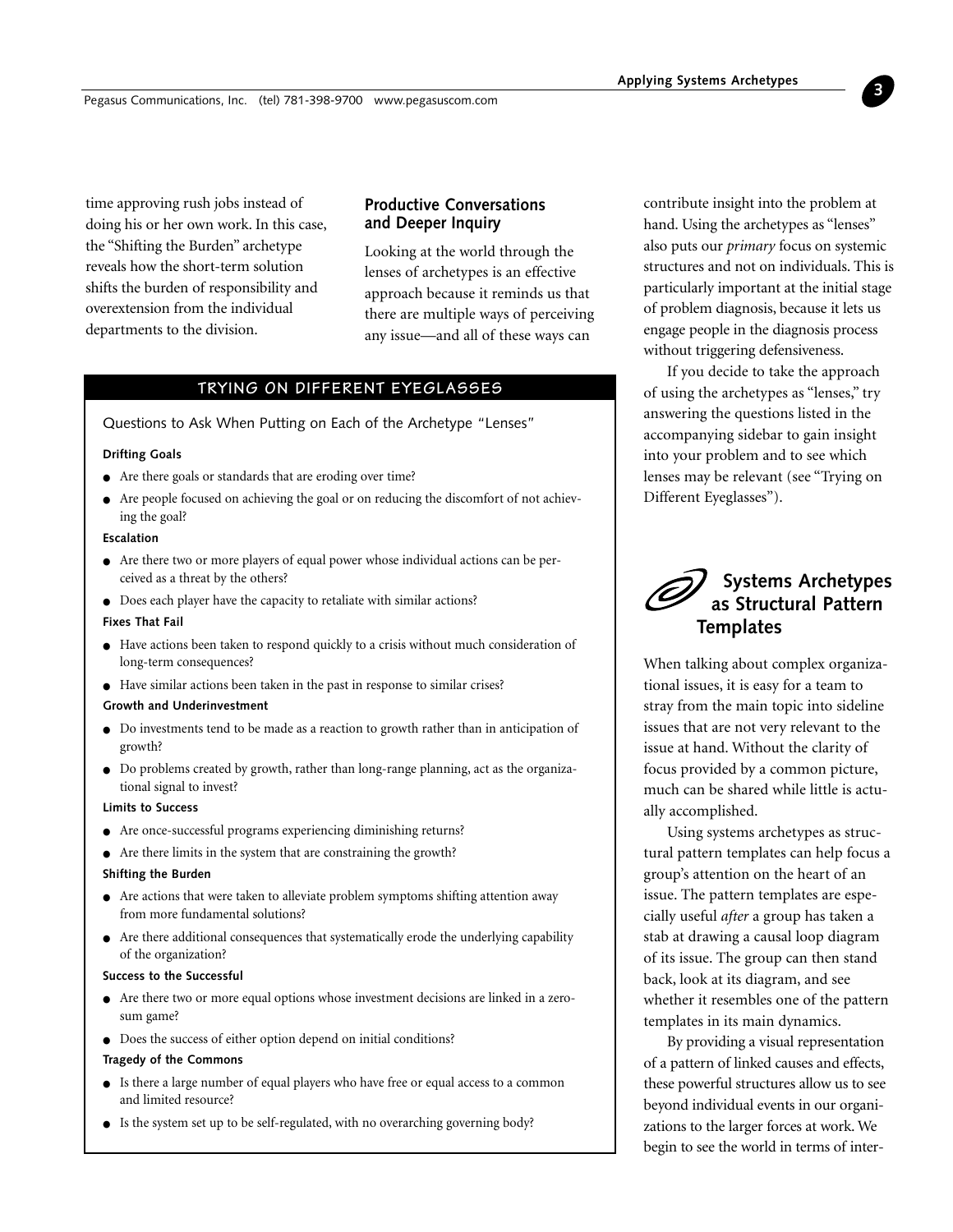**Drifting Goals**

**ARCHETYPES AS STRUCTURAL PATTERNS**



related factors—and loops, not the diagrams' component variables, become the smallest unit of our analysis. We are no longer satisfied with a linear process that emphasizes isolated factors as causal agents. Instead, we want to know how those factors relate to other components of the system of which they are a part. In this sense, structural pattern templates let us see a situation in large "chunks."

> single variable ↓ single loop ↓ patterns of loops

The "Archetypes as Structural Patterns" chart shows the loop structures of each of the archetypes. Highlighting the basic reinforcing and/or balancing loop patterns of the archetypes provides a starting point for identifying those dynamics in our own organizations. This chart can help us see broader structural patterns at work, rather than viewing each event as a unique, individual occurrence.

# **Lengthening Delivery Times: "Drifting Goals" in Action**

To see how this works, imagine that you are the CEO of the small but rapidly growing company ImageTech, a software developer. Customer complaints about lengthening product delivery times seem to be on the rise. You have been able to keep the problem in check by expediting orders when customers complain, but when you revisit the issue at the end of the year, you realize that the average delivery time has risen to an all-time high of six weeks.

To try to address the problem, you first identify the forces leading to the delay (A causes B causes C, etc.). You



**B**

**B**

**B**

**R**

"solving" a problem symptom, while a reinforcing side-effect of one solution makes the problem worse.



The sum total of two or more reinforcing activities strains a limited resource and creates balancing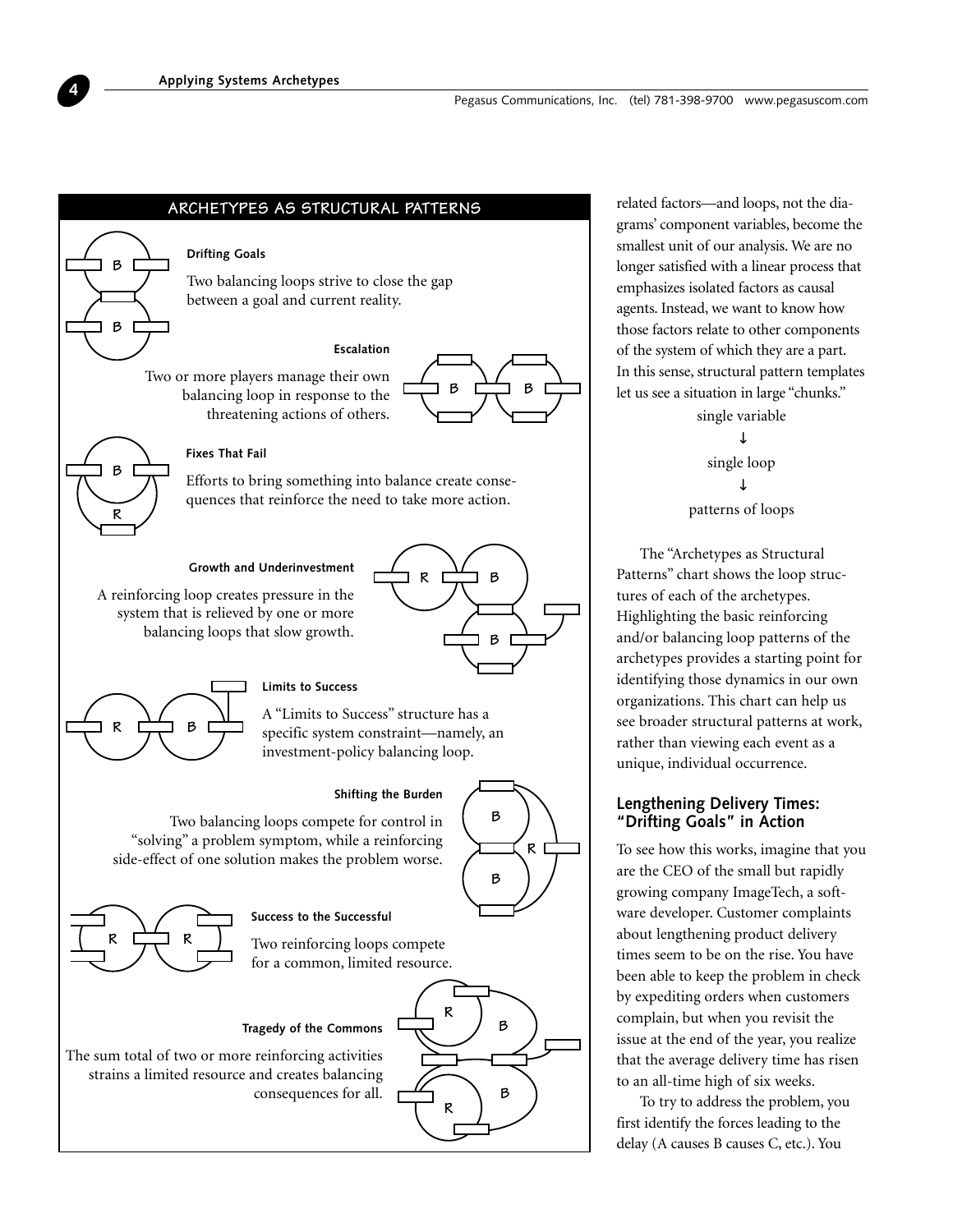<span id="page-4-0"></span>might, for example, decide that the current warehouse manager is not coordinating the shipping process smoothly enough and that you need to hire a new person who can better manage balancing capacity with the fluctuating demand. You possibly would even be tempted to stop here, satisfied that you had thought deeply enough about the matter.

The archetype templates, however, could move your thinking beyond this linear process, and reveal the fuller, systemic story behind the dynamics. You might, for example, sketch a causal loop diagram of the problem and then scan the templates and decide that you are dealing with a "Shifting the Burden" situation, because you have multiple balancing loops and a problem symptom in your diagram. However, you may also notice that "Drifting Goals" has a similar pattern template. So, after more discussion and experimentation with different versions of your diagram, you could decide that in fact "Drifting Goals" best embodies ImageTech's situation (see "Drifting Delivery Time Standard"). One fact that might convince you of this is that the balancing feedback in your diagram is closing the gap between your goal (quick turnaround of orders) and your current reality (a six-week delivery delay) by reducing the delivery standard itself. Mapping your story onto the template forces you not only to see the balancing loop that has been working to reduce the gap, but also other corrective actions you could take—such as investing in more capacity—to meet your goal.

# **Seeing Similar Structures Across Diverse Situations**

Mapping out the loop structures of any archetype in this way helps us identify the structures behind the behavior patterns that we observe. We can then use the pattern template to see similarities across seemingly diverse situations. For example, in addition to ImageTech's problems with lengthening delivery times, the company also has an increasingly aging chain of receivables. Although each of these two issues is very different, and the cause of the aging receivables may or may not be related to the increasing delivery delays, each demonstrates a pattern of eroding goals and can be addressed using similar corrective actions. Developing an ability to transfer lessons from one situation to another enables us to accelerate learning across the organization.

It is important to note that the point of this approach is not to "fit" your diagram to an archetype, but to use the actual structural patterns of the archetypes to gain a deeper understanding of your situation. Once we look beyond individual events and begin to see the underlying structural *patterns* that are producing them, we can make fundamental improvements in our organizational systems. This ability to leverage learning across a wide range of situations is one of the most powerful benefits of the systems thinking approach.



Quality pioneer Dr. Edwards Deming once said, "No theory, no learning." In order to make sense of our experience of the world, we must be able to relate that experience to some coherent explanatory story. Without a working theory, we have no means to integrate our differing experiences into a common picture. For example, most people



**5**

are familiar with the Sufi tale of the four blind men, each of whom is attempting (unsuccessfully) to describe an elephant based on the part of the animal he is touching. Trying to understand what is going on in an organization often seems like a corporate version of that story. Most organizations are so large that people see only a small piece of the whole; thus they get a skewed picture of the larger enterprise. In order to learn as an organization, we must create a theory about what we don't know, based on what we currently *do* know.

Each systems archetype embodies a particular theory about dynamic behavior that can serve as a starting point for selecting and formulating raw data into a coherent set of interrelationships. Once those relationships are made explicit, the "theory" of the archetype can then further guide us in testing the causal relationships through direct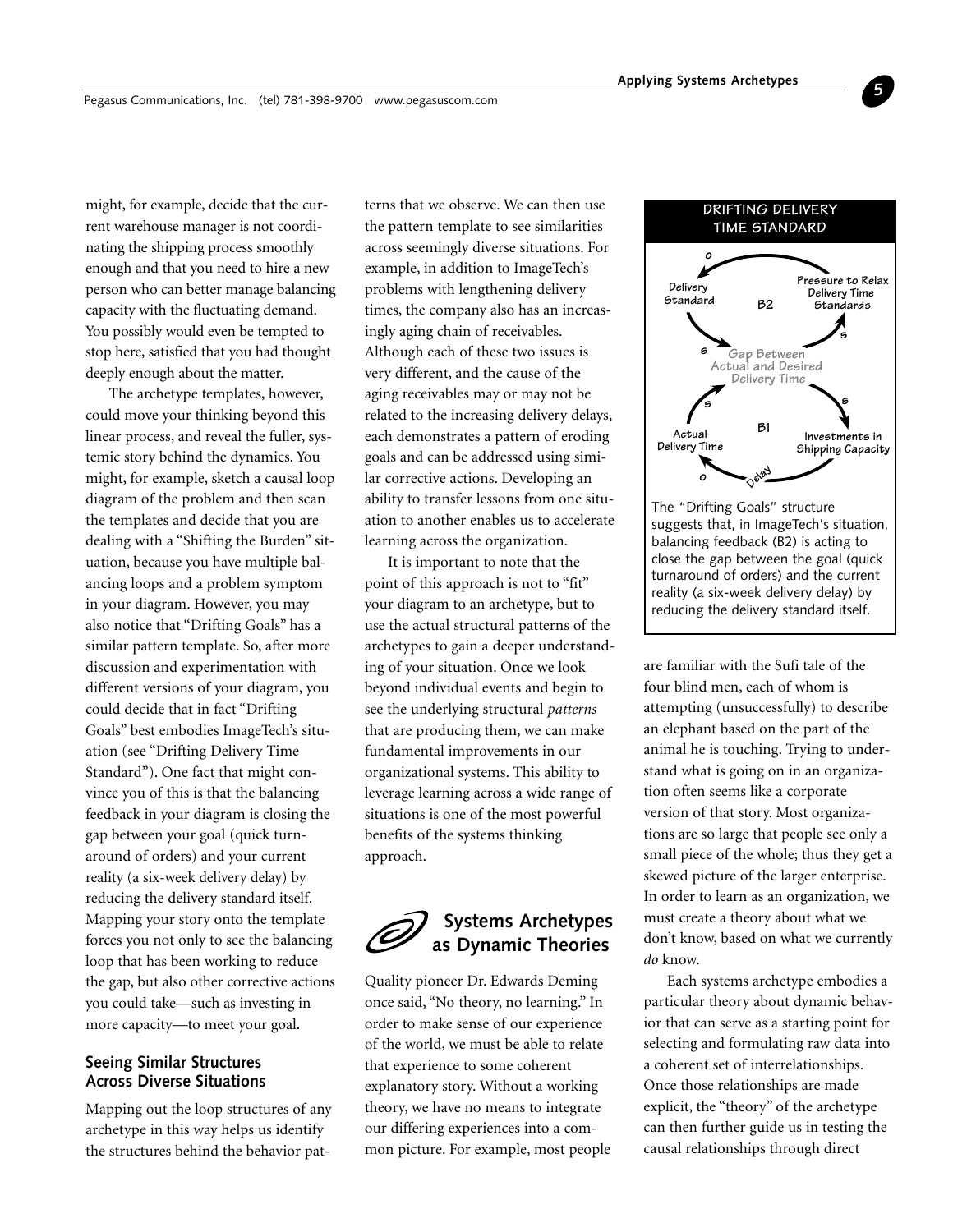**ARCHETYPES AS DYNAMIC THEORIES** observation, data analysis, or group deliberation.

**6**

Each systems archetype also offers prescriptions for effective action. When we recognize a specific archetype at work, we can use the theory of that archetype to begin exploring that particular system or problem and work toward an intervention.

For example, if we are looking at a potential "Fixes That Fail" situation, the theory of that archetype suggests that a "quick-fix" solution can have unintended consequences that ultimately exacerbate the original problem. On the other hand, the "Growth and Underinvestment" theory warns against the possibility of a company's failing to overcome limits to its growth by neglecting to make capacity investments as that growth approaches those limits (see "Archetypes as Dynamic Theories").

Systems archetypes thus provide a starting theory from which we can develop further insights into the nature of a particular system. However, the diagram that results from working with an archetype should not be viewed as the "truth," but rather as a useful working model of what we know at any point in time. To illustrate, let's look at how the "Success to the Successful" archetype can help us create a working theory of an issue of technology transfer.

# **"Success to the Successful": An Example of Technology Transfer**

An information systems (IS) group inside a large organization was having problems introducing a new email system to enhance company communications. Although the new system was much more efficient and reliable than the ones in use, very few people in the

# **DRIFTING GOALS**



The "Drifting Goals" archetype states that a gap between a goal and an actual condition can be resolved in two ways: by taking corrective action to achieve the goal, or by lowering the goal. It hypothesizes that when there is a gap between the goal and the actual condition, the goal is lowered to close the gap. Over time, the continual lowering of the goal will lead to gradually deteriorating performance.

# **ESCALATION**

The "Escalation" archetype occurs when one party's actions are perceived by another party to be a threat, and the second party responds in a similar manner, further increasing the

**Threat to B Results of A Relative to B s o Activity by B B's Result B2 s Activity by A Threat to A A's Result s s s s o B1**

threat. The archetype hypothesizes that the two balancing loops will create a reinforcing figure-8 effect, resulting in threatening actions by both parties that grow exponentially over time.



# **FIXES THAT FAIL**

**s**

**s**

The "Fixes That Fail" archetype states that a "quick-fix" solution can have unintended consequences that exacerbate the problem. It hypothesizes that the problem symptom will diminish for a short while and then return to its previous level, or become even worse over time.

# **GROWTH AND UNDERINVESTMENT**

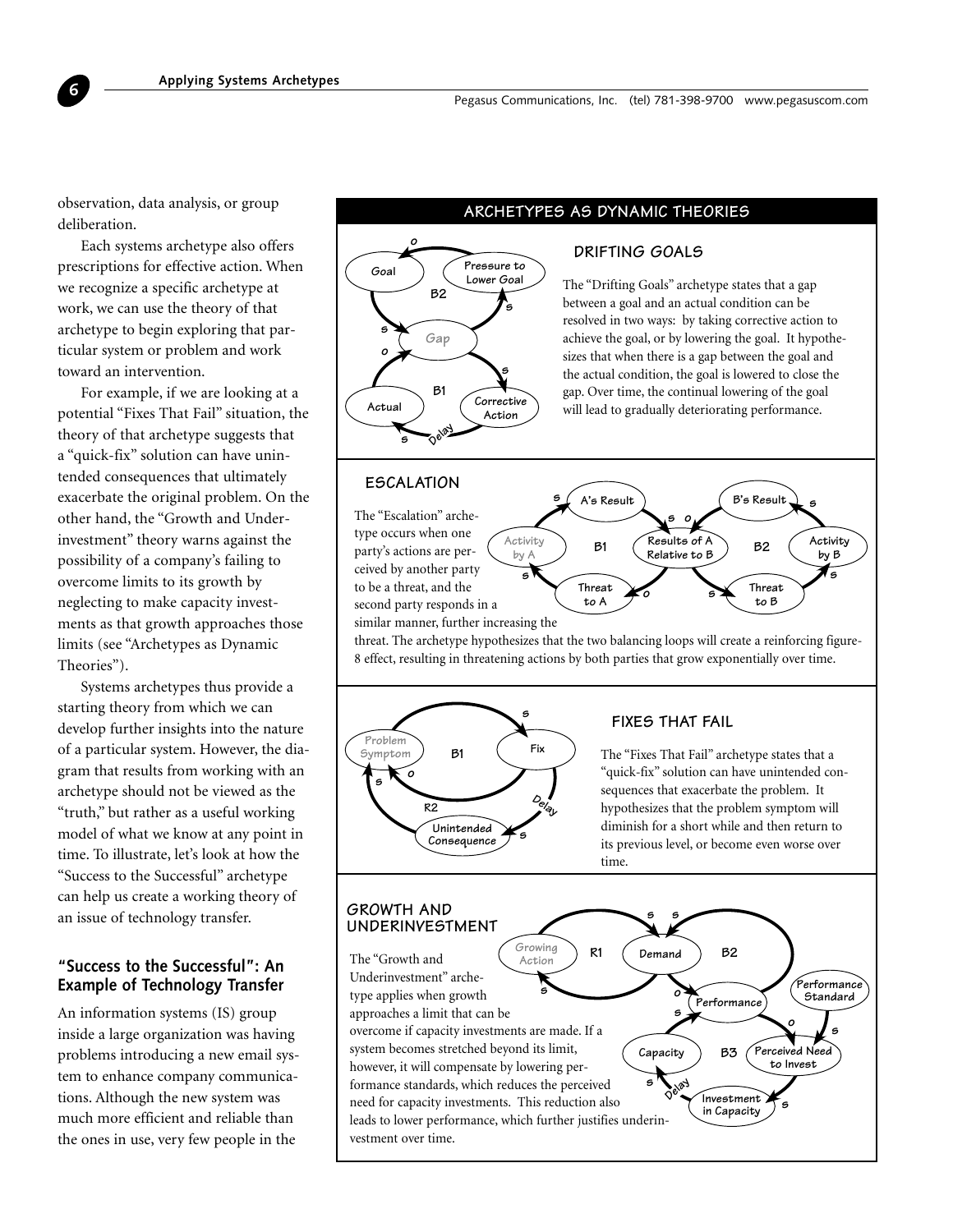

# **ARCHETYPES AS DYNAMIC THEORIES**

# **LIMITS TO SUCCESS**

The "Limits to Success" archetype states that a reinforcing process of accelerating growth (or expansion) will encounter a balancing process as the limit of that system is approached. The archetype hypothesizes that continuing efforts will produce diminishing returns as one approaches the limit.

# **SHIFTING THE BURDEN**

The "Shifting the Burden" archetype states that a problem symptom can be resolved either by using a symptomatic solution or applying a fundamental solution. The archetype hypothesizes that once a symptomatic solution is used, it alleviates the problem symptom and reduces pressure to implement a more fundamental solution. The symptomatic solution also produces a side-effect that systematically undermines the ability to develop a fundamental solution or capability.





# **SUCCESS TO THE SUCCESSFUL**

The "Success to the Successful" archetype states that if one person or group (A) is given more resources than another equally capable group (B), A has a higher likelihood of succeeding. The archetype hypothesizes that A's initial success justifies devoting more resources to A, further widening the performance gap between the two groups over time.

# **TRAGEDY OF THE COMMONS**

The "Tragedy of the Commons" archetype identifies the causal connections between individual actions and the collective results (in a closed system). It hypothesizes that if the total usage of a common resource becomes too great for the system to support, the commons will become overloaded or depleted, and everyone will experience diminishing benefits.



**7**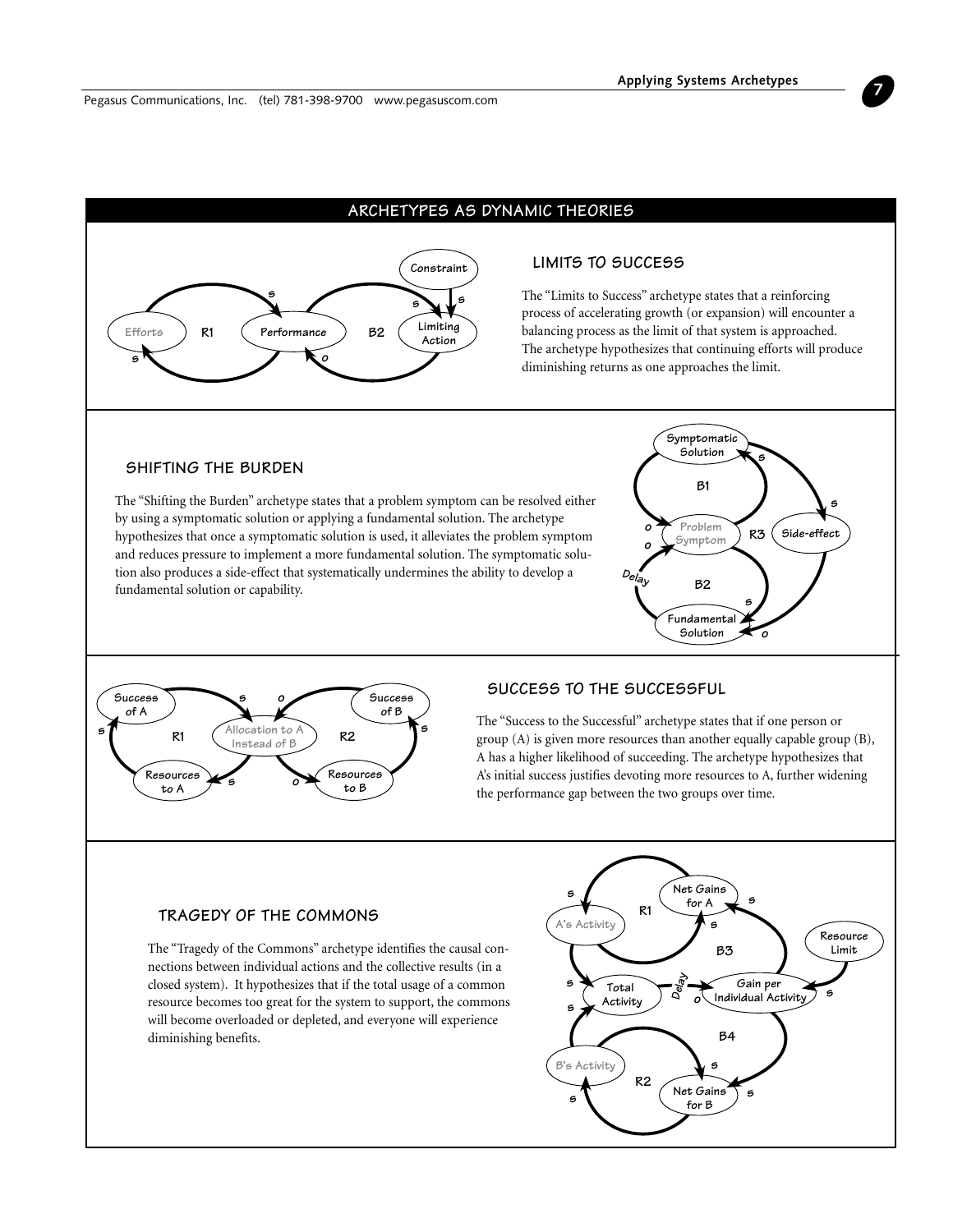

they could make to use the success of the old system to fuel the acceptance of the new one (loops B5 and B6, bottom).

company were willing to switch from their existing email systems. The situation sounded like a "Success to the Successful" structure, so the group chose that archetype as their starting point for exploring the problem.

The theory of this archetype (see "Success to the Successful Email") is that if one person, group, or idea ("A") is given more attention, time, resources, or practice than an alternative ("B"), A will have a higher likelihood of succeed-

ing than B (assuming that the two are more or less equal). The reason is that the initial success of A justifies devoting more of whatever is needed to keep A successful, usually at the expense of B (loop R1). As B gets fewer resources, B's success continues to diminish, which further justifies allocating more resources to A (loop R2). The predicted outcome of this structure is that A will succeed and B will likely fail.

When the IS team mapped out its issue onto this archetype, their experience corroborated the relationships identified in the loops (see "Core Dynamic Theory" in "Success to the Successful Email"). The archetype helped paint a common picture of the larger "elephant" troubling the group, and clearly stated their problem: Given that the existing email systems had had such an early head start in this structure, the IS group's attempts to persuade people to use the new system were likely to fail. Furthermore, the more time that passed, the harder it would be to ever shift from the existing systems to the new one.

Using the "Core Dynamic Theory" diagram as a common starting point, the group then explored how to use the success of the existing system to somehow drive the success of the new one (see "Extended Dynamic Theory" in "Success to the Successful Email"). They hypothesized that creating a link between "Usefulness of Existing Email" and "Usefulness of New Email" (loop B5) and/or a link between "Use of Existing Email" and "Usefulness of New Email" (loop B6) could introduce counterbalancing forces that would fuel the success loop of the new system. Their challenge thus became to find ways in which the current system could be used to help people appreciate the utility of the new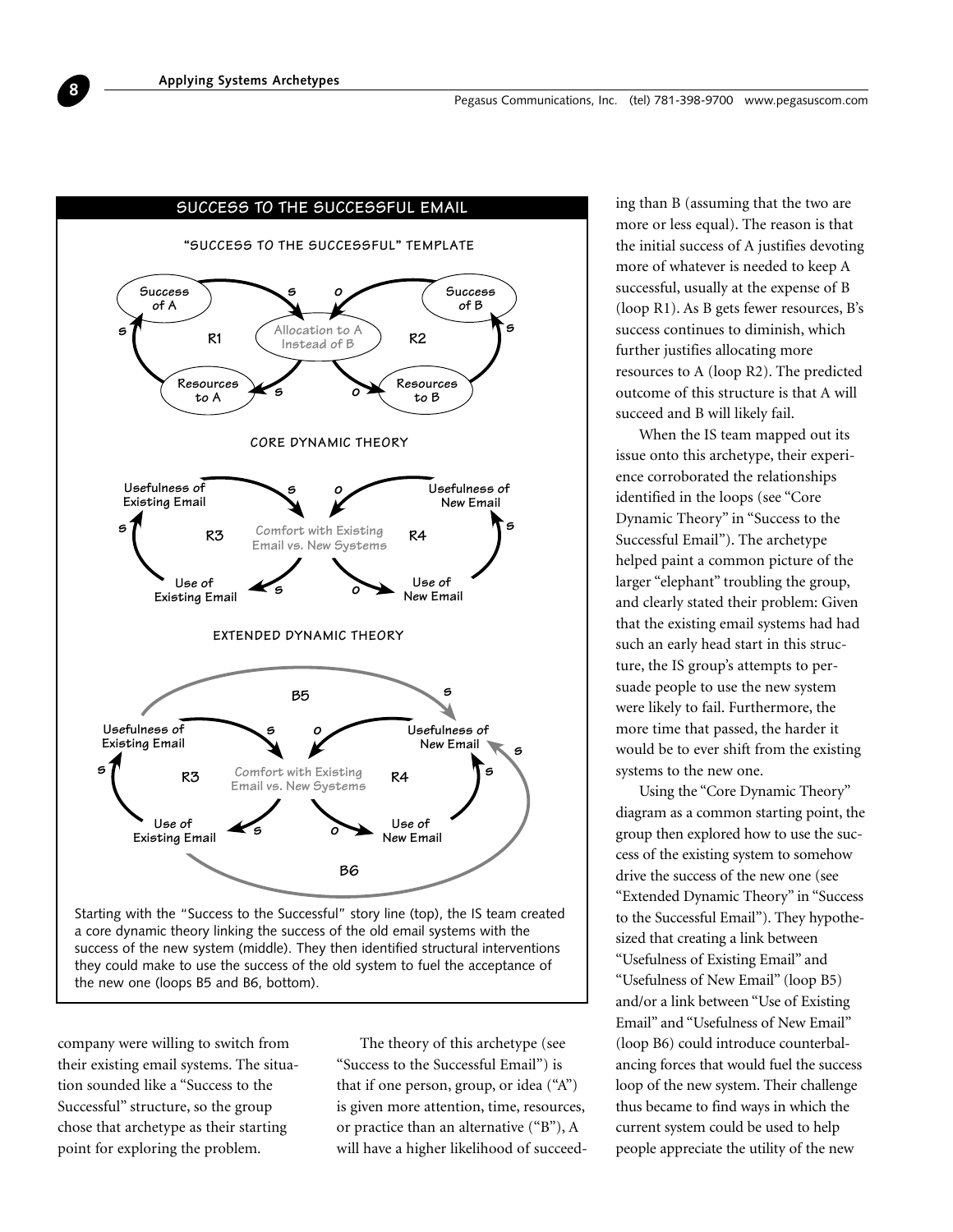<span id="page-8-0"></span>system, rather than just trying to change their perceptions by pointing out the limitations of the existing system.

# **Managers as Researchers and Theory Builders**

Systems archetypes can enable managers to become theory builders of the policy- and decision-making processes in their organizations, and help them explore why the systems behave the way they do. As the IS story illustrates, these archetypes can be used to create rich frameworks for continually testing strategies, policies, and decisions that then inform managers of improvements in the organization. Rather than simply applying generic theories and frameworks like Band-Aids on a company's own specific issues, managers must take the best of the new ideas available and then build a workable theory for their own organization. Through an ongoing process of theory building, managers can develop an intuitive knowledge of why their organizations work the way they do, and in this way take effective, coordinated action.

# **Systems Archetypes as Tools for Predicting Behavior**

Managers within organizations often invest a lot of time making never-ending attempts to forecast, anticipate, and otherwise guess at future outcomes by looking at historical data. Such attempts are based on two deep-rooted assumptions: that everything in the future is inherently uncertain, and that past behavior is a good predictor of future behavior. Without a thorough under-



standing of the underlying structures that produce the observed behaviors, however, forecasts tend to fail when we need them the most—when future behavior deviates from past behavior.

Inaccurate forecasts stem from two causes: Either we do not understand the mechanisms governing the actions we are trying to predict, or the situations themselves are inherently unpredictable. In the latter case, there isn't much we can do other than take our best shot with whatever methods seem to produce the best results. But before we throw up our hands in despair, we should be careful to differentiate between true uncertainty and *predetermined elements*—those things we can predict if we have an adequate understanding of the structure driving them.

For example, if there is an auto accident on a major highway at rush hour, we can predict that traffic jams within the city and ripple effects on secondary roads will be the predetermined outcomes of that event. The structure of the system—number of lanes, alternative routes, speed limits, rush-hour traffic volume, population density—makes the outcome very predictable.

Together, systems archetypes and behavior-over-time diagrams (BOTs) can help us identify such predetermined outcomes of a particular situation. Systems archetypes can help us see the structures within a complex system, while BOTs offer a glimpse into the expected behavior of that structure over time.

# **Identifying Predetermined Elements**

For example, in many companies, new product development serves as the main engine of growth (see "Reinforcing Growth with New Products").

As new products are released, customer orders and revenues increase, which provides more funds to pump back into new product development (R1). In this situation, our sales data would show that we are on a healthy growth curve, and most forecasts would predict more of the same. If we look at the situation from a "Limits to Success" perspective, however, we can go beyond straight-line projections by better understanding the structural forces at play. In reality, there are many different possible outcomes that can never be predicted by historical data alone (see "Multiple Futures" on page 10).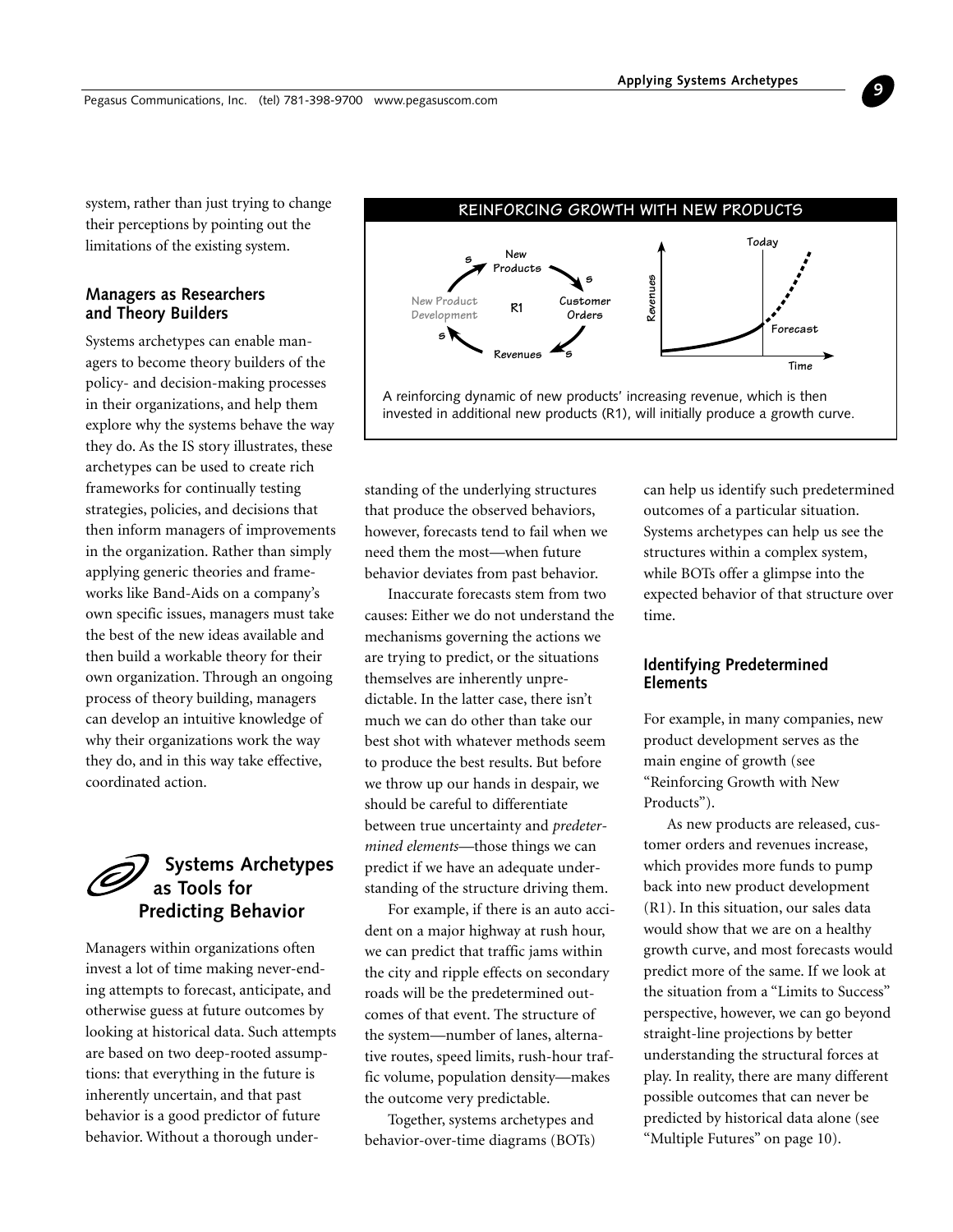<span id="page-9-0"></span>

There are many possible outcomes for revenues, given our current reinforcing structure of increasing product offerings: forecasted growth (F1), continued growth at a slower rate (F2), plateau (F3), or

When mapped on a BOT diagram, it is clear that revenues could grow at a slower rate (F2), plateau (F3), or collapse (F4). Given these possibilities, what kind of prediction can we make for future outcomes? The answer is determined not by looking at past data, but by looking at the underlying structure driving the behavior.

When we understand the structural landscape, we can better distinguish

between uncertainty and predetermined elements. In a "Limits to Success" structure, we would look for balancing loops that the growth in revenues might trigger. We can ask ourselves questions like, how does the volume of marketing campaigns seem to affect sales over time? Are there pressures building in the organization as a result of the growth? What does the production capacity look like over time? Is the size of the market growing or stagnating? Charting these factors over time can offer insight into the particular balancing processes that need to be addressed in order to eliminate potential limits to growth *before* they impinge on future sales.

For example, as customer orders grow, the organizational infrastructure needed to service them also grows (see "Identifying Predetermined Consequences of Limits").

As more people are hired, the organizational complexity increases and places an additional managerial burden on those responsible for developing products. If the company's way of managing its product development effort does not



The "Limits to Success" structure suggests that there are potential balancing processes that could limit future growth. For example, as the organizational infrastructure grows to service the increasing orders, product developers might have less time to devote to creating new products (B2). The result may be a decline in products, and a consequent decline in orders (R1).

change with the changing needs (which is often the case in a fast-growth environment), a decline in new products is a predetermined consequence of the "Limits to Success" structure. The more the company tries to push harder on the growing action, the stronger the slowing action will become, as long as the structure of the management capacity limit remains unchanged.

# **Creating (Not Forecasting) Your Future**

This link between structure and behavior plays a critical role in our systems thinking worldview. Linking each archetype with a specific set of behavior patterns can help us see into the future with a new set of eyes. We can then clarify the difference between true uncertainty and predetermined events that have yet to unfold. By identifying and working on the underlying structures that produce the behaviors, we can better predict the future by helping to create it—by taking actions that will lead to the outcomes we desire instead of just trying to forecast it.

# **Guidelines for Designing Systemic Interventions**

Although the collective insight that comes out of using the systems archetypes in any of the ways discussed above can add much value to a team process, insight alone is not enough. In order for systems thinking efforts to shape organizational performance, those insights need to be translated into action. To be effective, an intervention must be selfsustaining and self-correcting, and it must address the underlying source of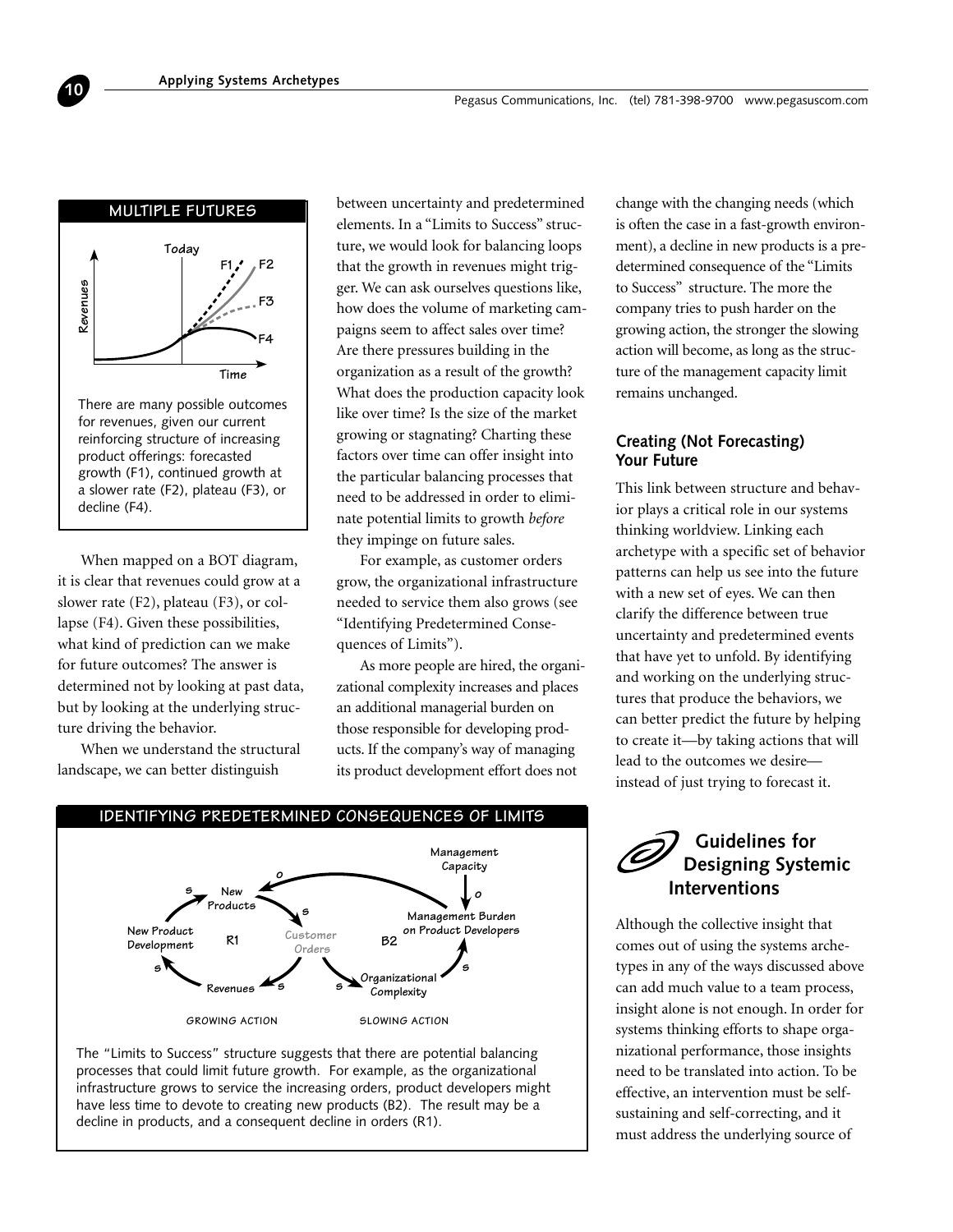problems. Below is a four-step process for using the archetypes to design effective organizational interventions.

### **1. Map out the Intervention**

Once you have a systems archetype representation of the problem, a first step is to look at where effective interventions can break vicious cycles, connect parts of the system, or reduce delays. By explicitly mapping those interventions, you can sharpen your sense of their impact on the system. Some possibilities:

*Break a link.* Look for ways to break the causal connection between two variables. For example, in a case where taking on new hires is leading to a rise in training required, you could break this link by hiring people who are already familiar with the industry or the nature of the problem.

*Add a link.* You may find that there are distinct parts of the system that should be connected. For example, if a drop in employee morale is leading to a rise in the turnover rate, you could add a link to this dynamic by introducing an intervention such as an employeeempowerment program.

*Shorten a delay.* Identify the delays in the system, and map out a process for shortening them. Delays can come in the form of material or information flows, capacity expansions, or even changes in perceptions.

# **2. Draw out the Expected Behavior**

Once you have mapped out some possible interventions, the next step is to try to evaluate the impact those actions might have on the system. You first want to identify the key variables that would

be affected and then ask, "If we changed the system successfully, what new patterns of behavior would we expect to see?" By drawing out the expected behavior of key factors over time, you create a reference point against which you can check the actual outcome.

# **3. Do Controlled Experiments**

Before committing to any large-scale actions, it is important to run small, relatively self-contained experiments whenever possible and to use them as learning opportunities. Such experiments can provide a low-risk way to test interventions and see if they reveal any trade-offs between short-term and long-term results or if they produce any unintended side-effects. If the situation does not allow for direct, controlled experiments—either because the system is too complex and/or the time delays are too long—it may make sense to test the interventions by developing a computer simulation model that represents the key features of the situation.

# **4. Get All Stakeholders Involved**

To implement most intervention efforts, a company needs the full support and commitment of all important stakeholders. This requirement poses a dilemma for many managers: Although it may be desirable to engage all stakeholders in designing solutions to a problem, it is not always feasible to do so. And yet, anyone not directly involved in the design process may have difficulty being fully supportive of the proposed solution. This is where a management flight simulator can be useful. An interactive simulator can engage those stakeholders in a thinking

process similar to that experienced by the original design team. By testing their assumptions in the simulator, they, too, can come to their own appreciation of the issues.

**11**

For a summary of strategies for using the archetypes, refer to Appendix B, "Using the Archetypes," to see how to develop action plans that will address the problem systemically.

# **Long-Term Commitment**

Keep in mind that there is no one right solution to any complex problem. The best interventions are likely to feature a combination of carefully planned actions that are refined over time based on feedback from the system. They also require patience; the best solutions aim to change a system *gently,* and take time. Using the systems archetypes to map out your current situation and your intended interventions can help you develop robust strategies and address your problems systemically. But it is rarely a one-shot deal—you need to continually review the performance of the overall system, so you can intervene *before* problems occur.

 $\mathbf{W}$ <sup>hether you use systems arche-</sup> types as "lenses," as structural pattern templates, as dynamic theories, or as tools for predicting behavior, the archetypes can be valuable aids to understanding what is driving your organization's behavior. More important, they can help you move beyond merely reacting to events to designing effective strategies for reshaping patterns of behavior—and ultimately to creating the results you truly desire for your organization.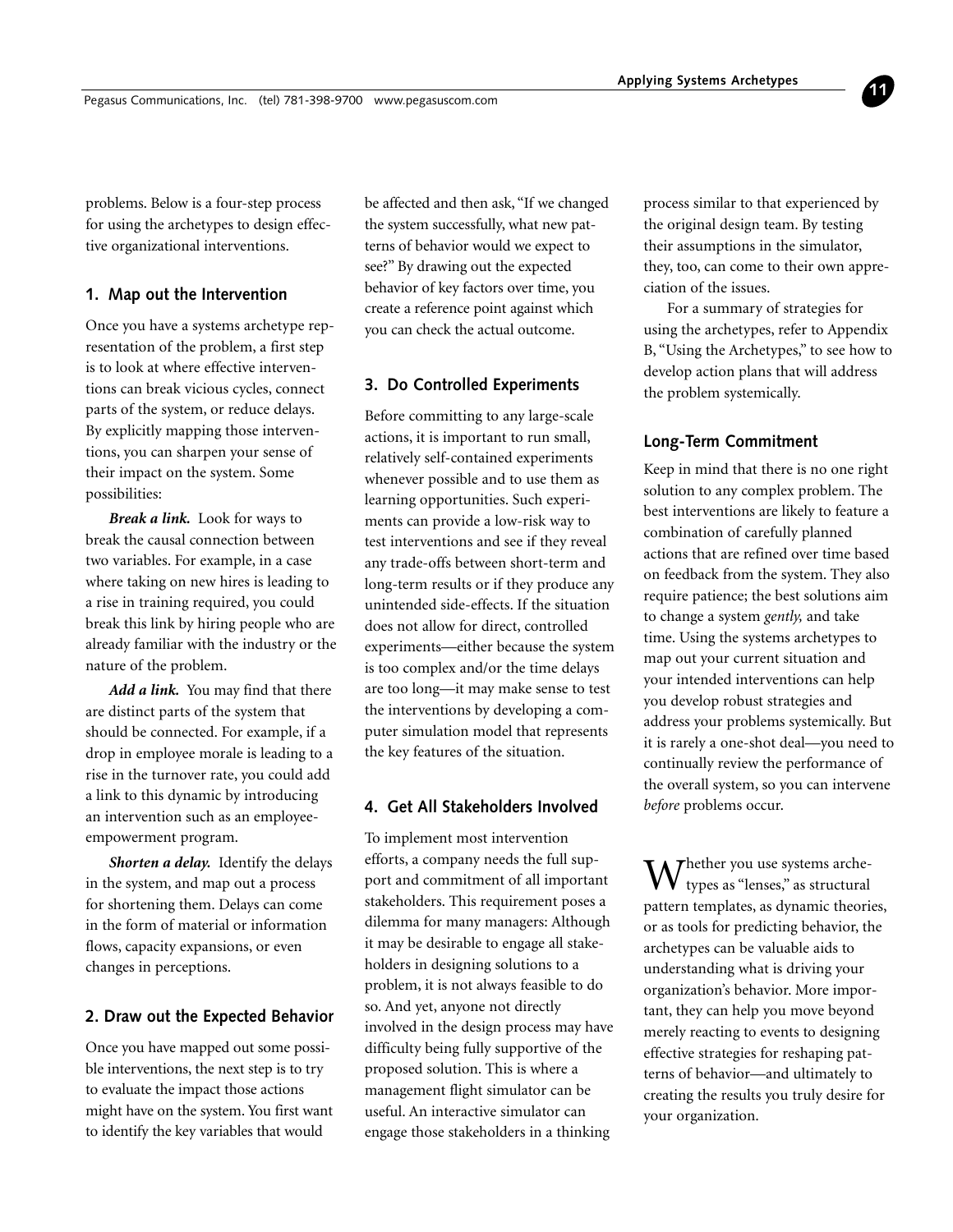# **APPENDIX A: SYSTEMS ARCHETYPES AT A GLANCE**

# **DRIFTING GOALS**

In a "Drifting Goals" archetype, a gap between the goal and current reality can be resolved by taking corrective action (B1) or lowering the goal (B2). The critical difference is that lowering the goal immediately closes the gap, whereas corrective actions usually take time.

# **Guidelines**

<span id="page-11-0"></span>**12**

- Drifting performance figures are usually indicators that the "Drifting Goals" archetype is at work and that real corrective actions are not being taken.
- A critical aspect of avoiding a potential "Drifting Goals" scenario is to determine what drives the setting of the goals.
- Goals located outside the system will be less susceptible to drifting goals pressures.



**s**



# **ESCALATION**

In the "Escalation" archetype, one party (A) takes actions that are perceived by the other as a threat. The other party (B) responds in a similar manner, increasing the threat to A and resulting in more threatening



actions by A. The reinforcing loop is traced out by following the outline of the figure-8 produced by the two balancing loops.

#### **Guidelines**

To break an escalation structure, ask the following questions:

What is the relative measure that pits one party against the other, and can you change it?

**Activity by A**

**s**

- What are the significant delays in the system that may distort the true nature of the threat?
- What are the deep-rooted assumptions that lie beneath the actions taken in response to the threat?

# **FIXES THAT FAIL**

In a "Fixes That Fail" situation, a problem symptom cries out for resolution. A solution is quickly implemented that alleviates the symptom (B1), but the unintended consequences of the "fix" exacerbate the problem (R2). Over time, the problem symptom returns to its previous level or becomes worse.

#### **Guidelines**

- Breaking a "Fixes That Fail" cycle usually requires acknowledging that the fix is merely alleviating a symptom, and making a commitment to solve the real problem now.
- A two-pronged attack of applying the fix and planning out the fundamental solution will help ensure that you don't get caught in a perpetual cycle of solving yesterday's "solutions."





**Threat to B**

**B2**

**B's Result**

**s**

**Activity by B**

**s**

**Results of A Relative to B**

**s o**

**s**

**o**

**Threat to A**

**B1**

**A's Result**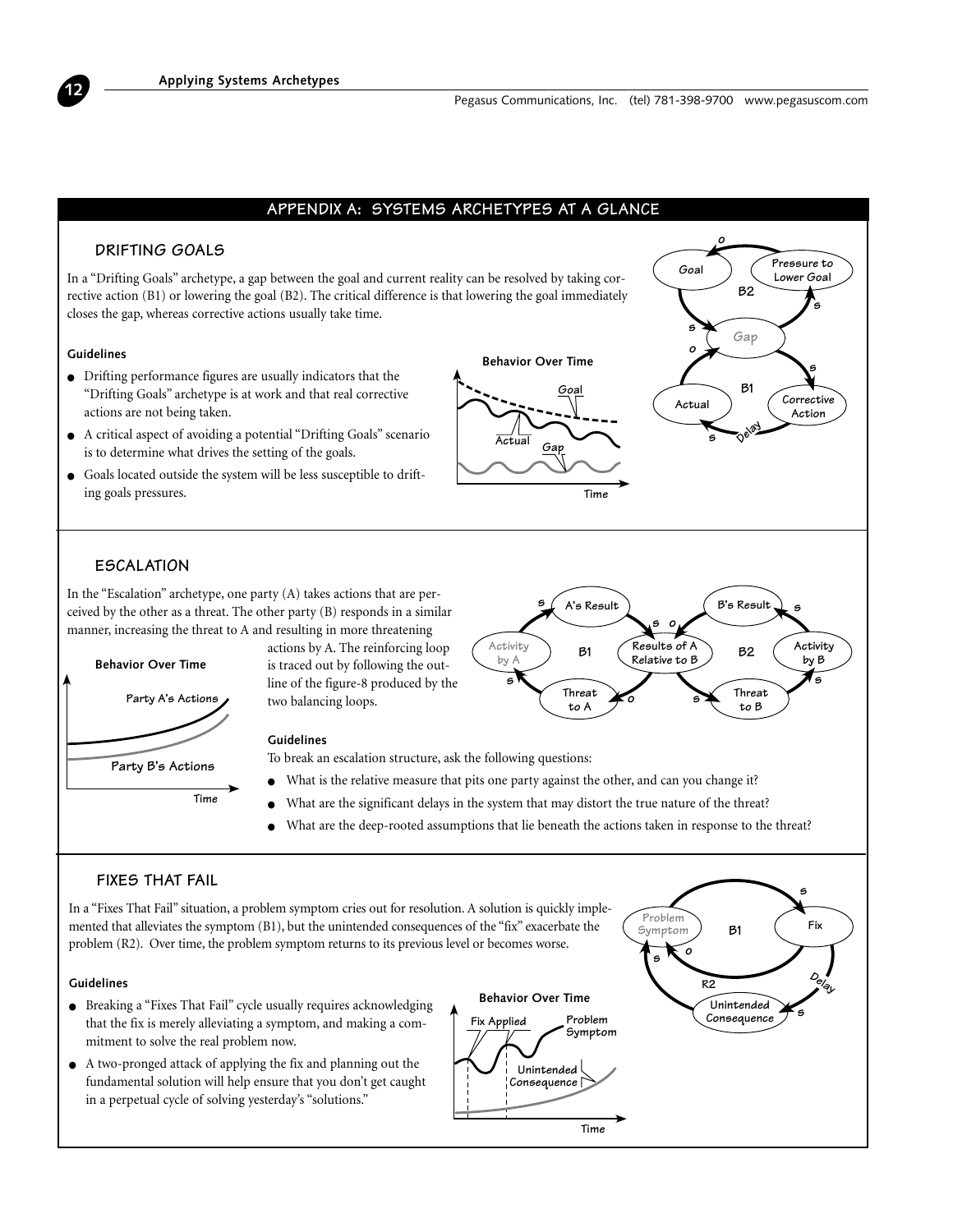

# **APPENDIX A: SYSTEMS ARCHETYPES AT A GLANCE**

**Growth**

# **GROWTH AND UNDERINVESTMENT**

In a "Growth and Underinvestment" archetype, growth approaches a limit that can be eliminated or pushed into the future if capacity investments are made. Instead, performance standards are lowered to justify underinvestment, leading to lower performance which further justifies underinvestment.

### **Guidelines**

- Dig into the assumptions that drive capacity investment decisions. If past performance dominates as a consideration, try to balance that perspective with a fresh look at demand and the factors that drive its growth.
- If there is a potential for growth, build capacity in anticipation of future demand.

# **LIMITS TO SUCCESS**

In a "Limits to Success" scenario, continued efforts initially lead to improved performance. Over time, however, the system encounters a limit that causes the performance to slow down or even decline (B2), even as efforts continue to rise.



**s**

**o**

**s**

**Delay**

**s**

**Demand**

**s**

**R1**

**Growing Action**

**s**

**Capacity Investments**

**Performance Standards**

**Behavior Over Time**

Capacity **B3** Perceived Need

**B3**

**Investment in Capacity**

**Performance**

**B2**

**to Invest**

**o**

**s**

**Performance Standard**

**s**



#### **Guidelines**

● The archetype is most helpful when it is used well in advance of any problems, to see how the cumulative effects of continued success might lead to future problems.

**Time**

- Use the archetype to explore questions such as, "What kinds of pressures are building up in the organization as a result of the growth?"
- Look for ways to relieve pressures or remove limits before an organizational gasket blows.

# **SHIFTING THE BURDEN/ADDICTION**

In a "Shifting the Burden," a problem is "solved" by applying a symptomatic solution (B1) that diverts attention away from more fundamental solutions (B2). In an "Addiction" structure, a "Shifting the Burden" degrades into an addictive pattern in which the side-effect gets so entrenched that it overwhelms the original problem symptom (R3).

#### **Guidelines**

- Problem symptoms are usually easier to recognize than the other elements of the structure.
- If the side-effect has become the problem, you may be dealing with an "Addiction" structure.
- Whether a solution is "symptomatic" or "fundamental" often depends on one's perspective. Explore the problem from differing perspectives in order to come to a more comprehensive understanding of what the fundamental solution may be.



**B1**

**s**

**Symptomatic Solution**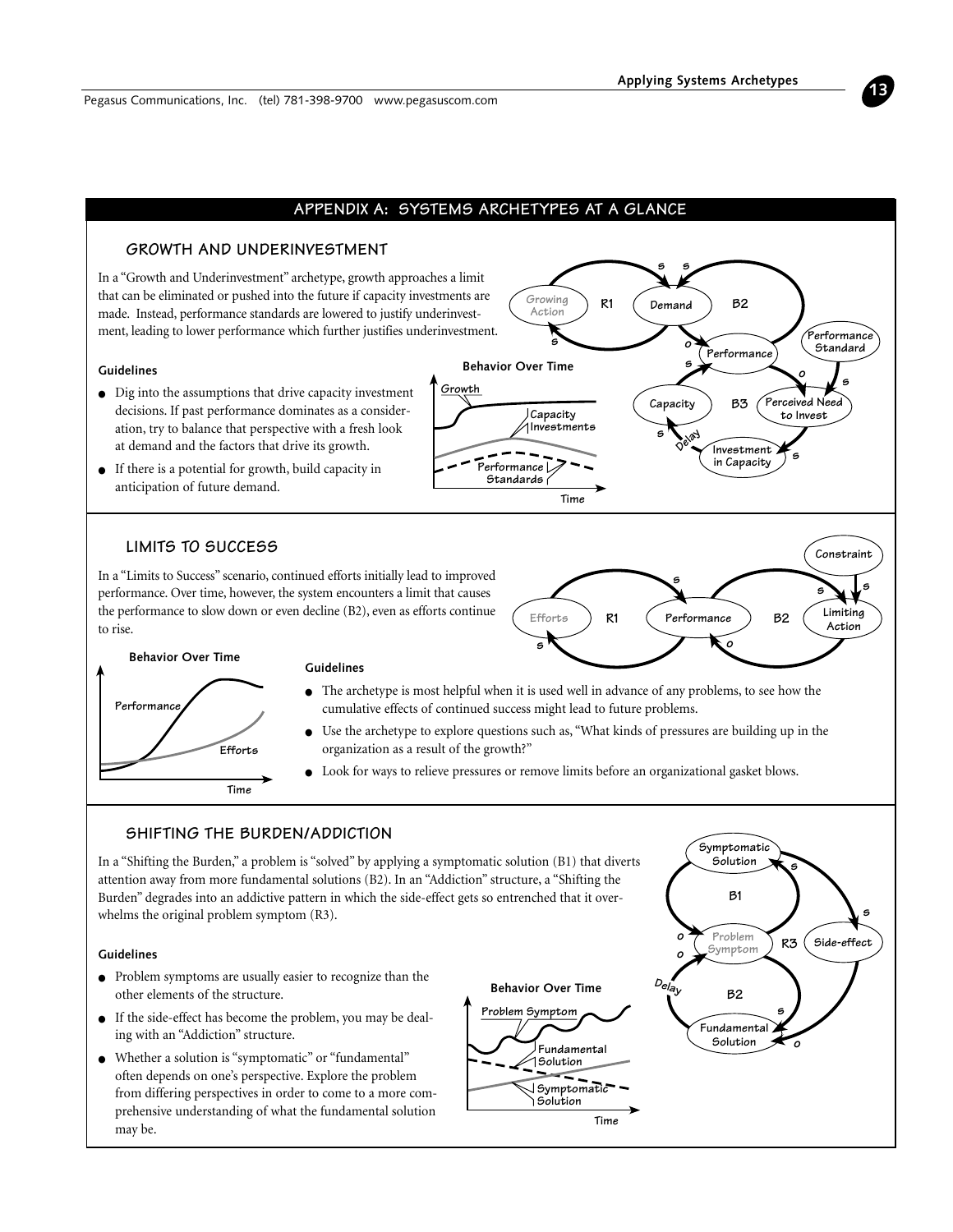# **APPENDIX A: SYSTEMS ARCHETYPES AT A GLANCE**

# **SUCCESS TO THE SUCCESSFUL**

In a "Success to the Successful" archetype, if one person or group (A) is given more resources, it has a higher likelihood of succeeding than B (assuming they are equally capable). The initial success justifies devoting more resources to A than B (R1). As B gets less resources, its success diminishes, further justifying more resource allocations to A (R2).





#### **Guidelines**

- Look for reasons why the system was set up to create just one "winner."
- Chop off one half of the archety14pe by focusing efforts and resources on one group, rather than creating a "winner-take-all" competition.
- Find ways to make teams collaborators rather than competitors.
- Identify goals or objectives that define success at a level higher than the individual players A and B.

# **TRAGEDY OF THE COMMONS**

In a "Tragedy of the Commons" structure, each person pursues actions that are individually beneficial (R1 and R2). If the amount of activity grows too large for the system to support, however, the "commons" becomes overloaded and everyone experiences diminishing benefits (B3 and B4).

#### **Guidelines**

**14**

- Effective solutions for a "Tragedy of the Commons" scenario never lie at the individual level.
- Ask questions such as: "What are the incentives for individuals to persist in their actions?" "Can the long-term col-

lective loss be made more real and immediate to the individual actors?"

● Find ways to reconcile short-term individual rewards with long-term cumulative consequences. A governing body that is chartered with the sustainability of the resource limit can help.



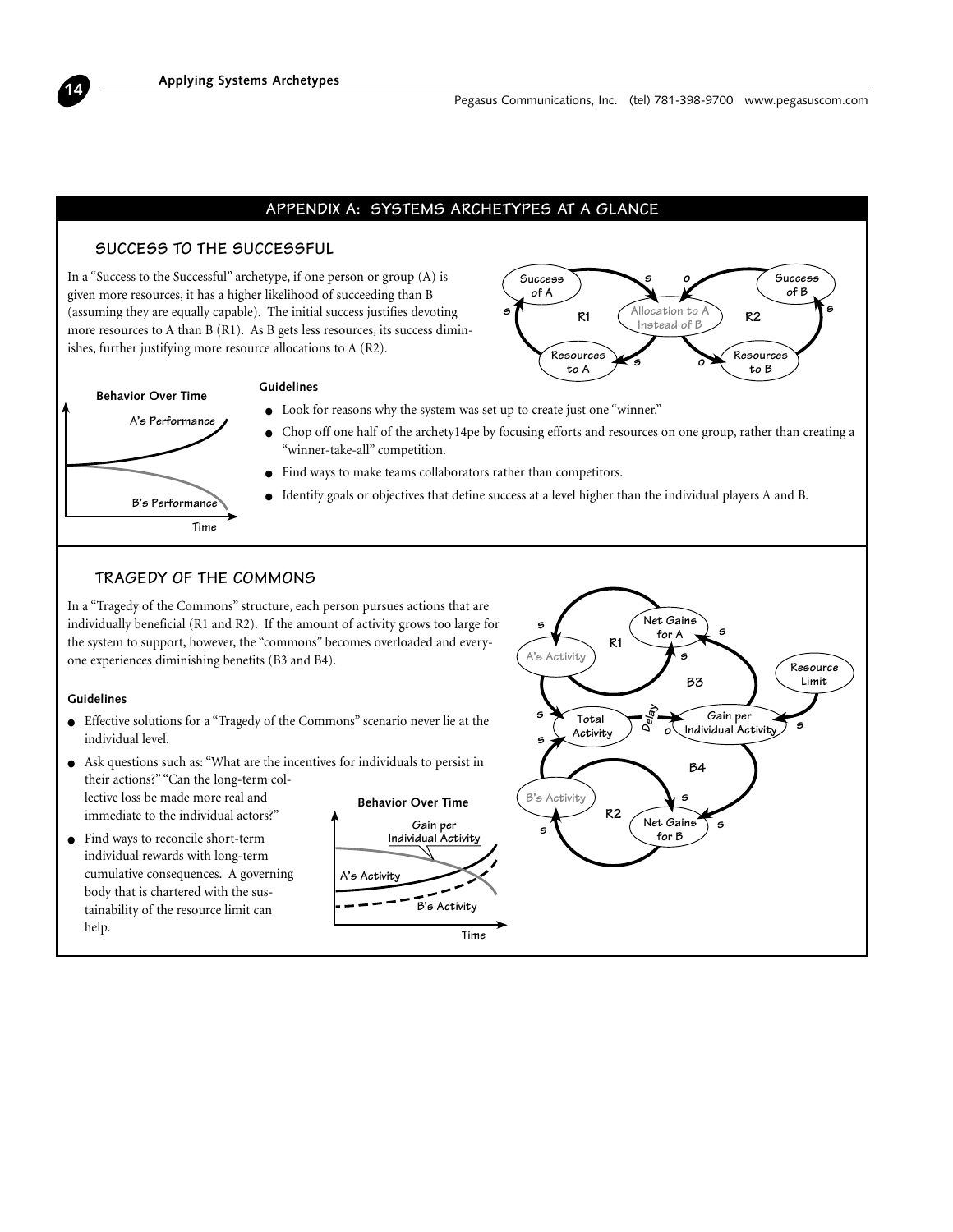# **APPENDIX B: USING THE ARCHETYPES**

# <span id="page-14-0"></span>**Archetype/Application**

# **Seven Steps**

# **DRIFTING GOALS**

#### *Application:* **Staying Focused on Vision**

Various pressures can often take our attention away from what we are trying to achieve. The "Drifting Goals" archetype helps explain why an organization is not able to achieve its desired goals. Used as a diagnostic tool, it can target drifting performance areas and help organizations attain their visions.

# **ESCALATION**

#### *Application:* **Competition**

One of the reasons we get caught in escalation dynamics may stem from our view of competition. The "Escalation" archetype suggests that cutthroat competition serves no one well in the long run. The archetype provides a way to identify escalation structures at work and shows how to break out of them or avoid them altogether.

# **FIXES THAT FAIL**

#### *Application:* **Problem-solving**

Almost any decision carries long-term and short-term consequences, and the two are often diametrically opposed. The "Fixes That Fail" archetype can help you get off the problem-solving treadmill by identifying fixes that may be doing more harm than good.

# **GROWTH AND UNDERINVESTMENT**

#### *Application:* **Capital Planning**

If demand outstrips capacity, performance can suffer and hurt demand. If this dynamic is not recognized, the decrease in demand can then be used as a reason not to invest in the needed capacity. "Growth and Underinvestment" can be used to ensure that investment decisions are viewed from a fresh perspective, rather than from a reliance on past decisions.

- 1. Identify drifting performance measure.
- 2. Look for goals that conflict with the stated goal.
- 3. Identify standard procedures for closing the gap. Are they inadvertently contributing to the goal slippage?
	- 4. Examine the past history of the goal. Have the goals themselves been lowered over time?
	- 5. Anchor the goal to an external reference.
	- 6. Clarify a compelling vision that will involve everyone.
	- 7. Create a clear transition plan. Explore what it will take to achieve the vision, and establish a realistic timeline.
	- 1. Identify the competitive variable. Is a single variable the basis of differentiation between competitors?
	- 2. Name the key players caught in the dynamic.
	- 3. Map what is being threatened. Are your company's actions addressing the real threat, or simply preserving core values that may no longer be relevant?
	- 4. Reevaluate competitive measure. Can the variable that is the foundation of the game (price, quality, etc.) be shifted?
	- 5. Quantify significant delays that may be distorting the nature of the threat.
	- 6. Identify a larger goal encompassing both parties' goals.
	- 7. Avoid future "Escalation" traps by creating a system of collaborative competition.
	- 1. Identify problem symptom.
	- 2. Map current interventions and how they were expected to rectify the problem.
- 3. Map unintended consequences of the interventions.
- 4. Identify fundamental causes of the problem symptoms.
- 5. Find connections between both sets of loops. Are the fixes and the fundamental causes linked?
- 6. Identify high-leverage interventions. Add or break links in the diagram to create structural interventions.
- 7. Map potential side-effects for each intervention in order to be prepared for them (or to avoid them altogether).
- 1. Identify interlocked patterns of behavior between capacity investments and performance measures.
- 2. Identify delays between when performance falls and when additional capacity comes on-line particularly perceptual delays regarding the need to invest.
- 3. Quantify and minimize acquisition delays.
- 4. Identify related capacity shortfalls. Are other parts of the system too sluggish to benefit from added capacity?
- 5. Fix investment decisions on external signals, not on standards derived from past performance.
- 6. Avoid self-fulfilling prophecies. Challenge the assumptions that drive capacity investment decisions.
- 7. Search for diverse investment inputs. Seek new perspectives on products, services, and customer requirements.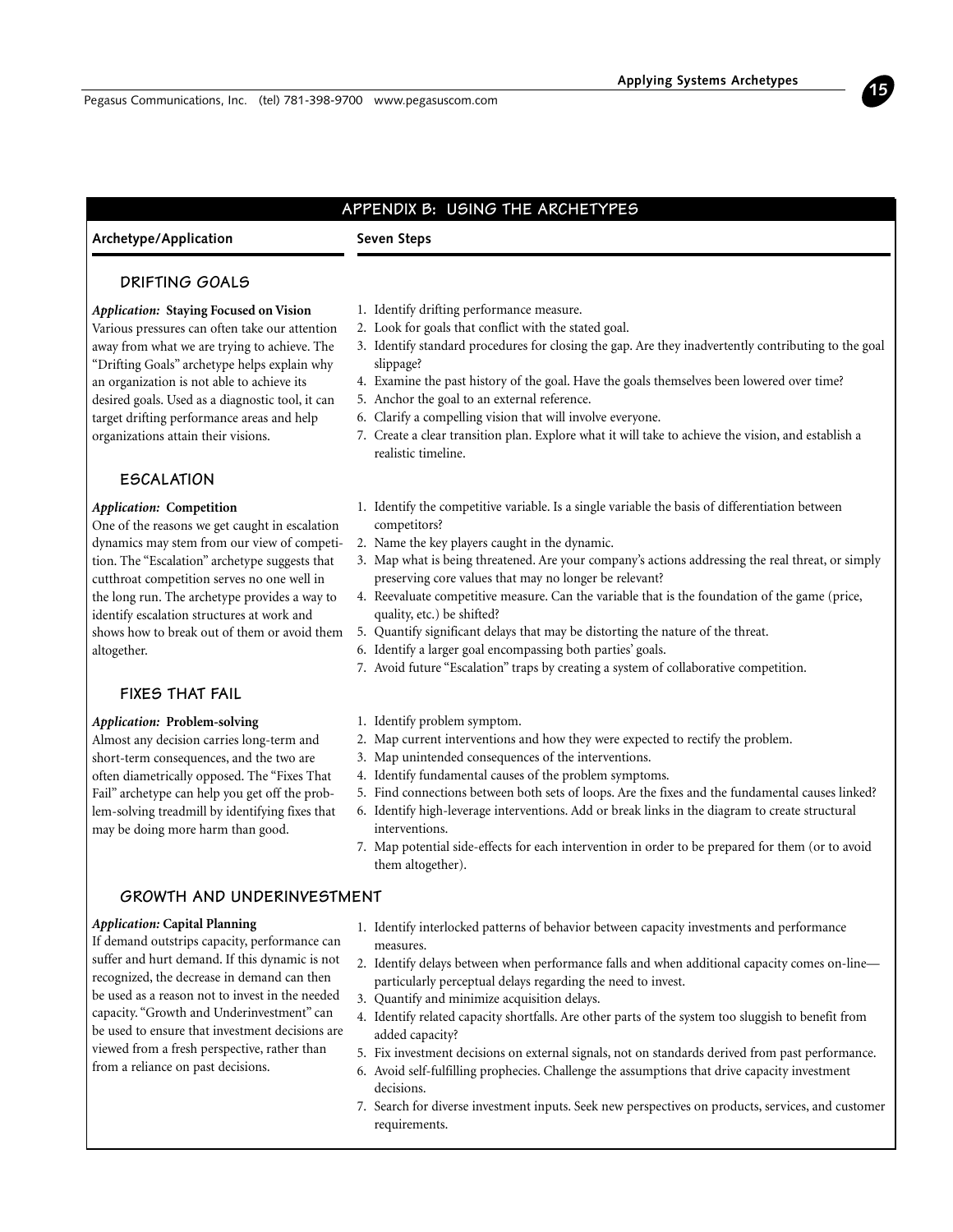# **APPENDIX B: USING THE ARCHETYPES**

# **Archetype/Application**

**16**

# **Seven Steps**

# **LIMITS TO SUCCESS**

#### *Application:* **Planning**

If we don't plan for limits, we are planning for failure. The "Limits to Success" archetype shows that being successful can be just as dangerous to long-term health as being unsuccessful. By mapping out the growth engines and potential danger points in advance, we can anticipate future problems and eliminate them before they become a threat.

# **SHIFTING THE BURDEN**

# *Application:* **Breaking Organizational Gridlock**

Organizational gridlock can be caused by interlocking "Shifting the Burden" structures, as one function's "solution" creates problems in another area. The archetype provides a starting point for breaking gridlock by identifying chains of problem symptoms and solutions that form walls between functions, departments, or divisions.

# **SUCCESS TO THE SUCCESSFUL**

*Application:* **Avoiding Competency Traps** The "Success to the Successful" archetype suggests that success or failure may be due more to initial conditions than intrinsic merits. It can help organizations challenge their success loops by "unlearning" what they are already good at in order to explore new approaches and alternatives.

# **TRAGEDY OF THE COMMONS**

#### *Application:* **Resource Allocation**

In a "Tragedy of the Commons" situation, the complex interaction of individual actions produces an undesirable collective result, such as the depletion of a common resource. The archetype can be used to help connect the long-term effects of individual actions to the collective outcome, and develop measures for managing the common resource more effectively.

- 1. Identify the growth engines.
- 2. Determine doubling time of those processes.
- 3. Identify potential limits and balancing loop(s)—physical capacity, information systems, personnel, management expertise, attitudes/mental models.
- 4. Determine change required to deal effectively with the limit(s) identified.
- 5. Assess time needed to change. Is there a discrepancy between the doubling time and the changes that need to be made to support that growth?
- 6. Balance the growth. What strategies can be used to balance the growth engine with the time frame of the investments that must be made to sustain it?
- 7. Reevaluate the growth strategy. Continually challenge assumptions in context of the broader company.
- 1. Identify the original problem symptom(s).
- 2. Map all "quick fixes" that appear to be keeping the problems under control.
- 3. Identify impact on others. What are the impacts of those "solutions" on other players in the company?
- 4. Identify fundamental solutions. Look at the situation from both perspectives to find a systemic solution.
- 5. Map side-effects of quick fixes that may be undermining the usability of the fundamental solution.
- 6. Find interconnections to fundamental loops. Find the links between the interaction effects and the fundamental solution that may be creating gridlock.
- 7. Identify high-leverage actions from both perspectives.
- 1. Investigate historical origins of competencies.
- 2. Identify potential competency traps.
- 3. Evaluate current measurement systems—are they set up to favor current systems over other alternatives?
- 4. Map internal view of market success. What are the operating assumptions around success in the market?
- 5. Obtain external views of market success. Ask "outsiders" for alternative strategies.
- 6. Assess effects on the innovative spirit. Is the current system excluding or limiting the spirit of experimentation that will lead to new alternatives?
- 7. Continually scan for gaps and areas for improvement.
- 1. Identify the "commons." What is the common resource that is being shared?
- 2. Determine incentives. What are the reinforcing processes that are driving individual use of the resource?
- 3. Determine time frame for reaping benefits.
- 4. Determine time frame for experiencing cumulative effects of the collective action.
- 5. Make the long-term effects more present. How can the long-term loss or degradation of the commons be more real and present to the individual users?
- 6. Reevaluate the nature of the commons. Are there other resources or alternatives that can be used to remove the constraint upon the commons?
- 7. Limit access to resources. Determine a central focal point—a shared vision, measurement system, or final arbiter—that allocates the resource based on the needs of the whole system.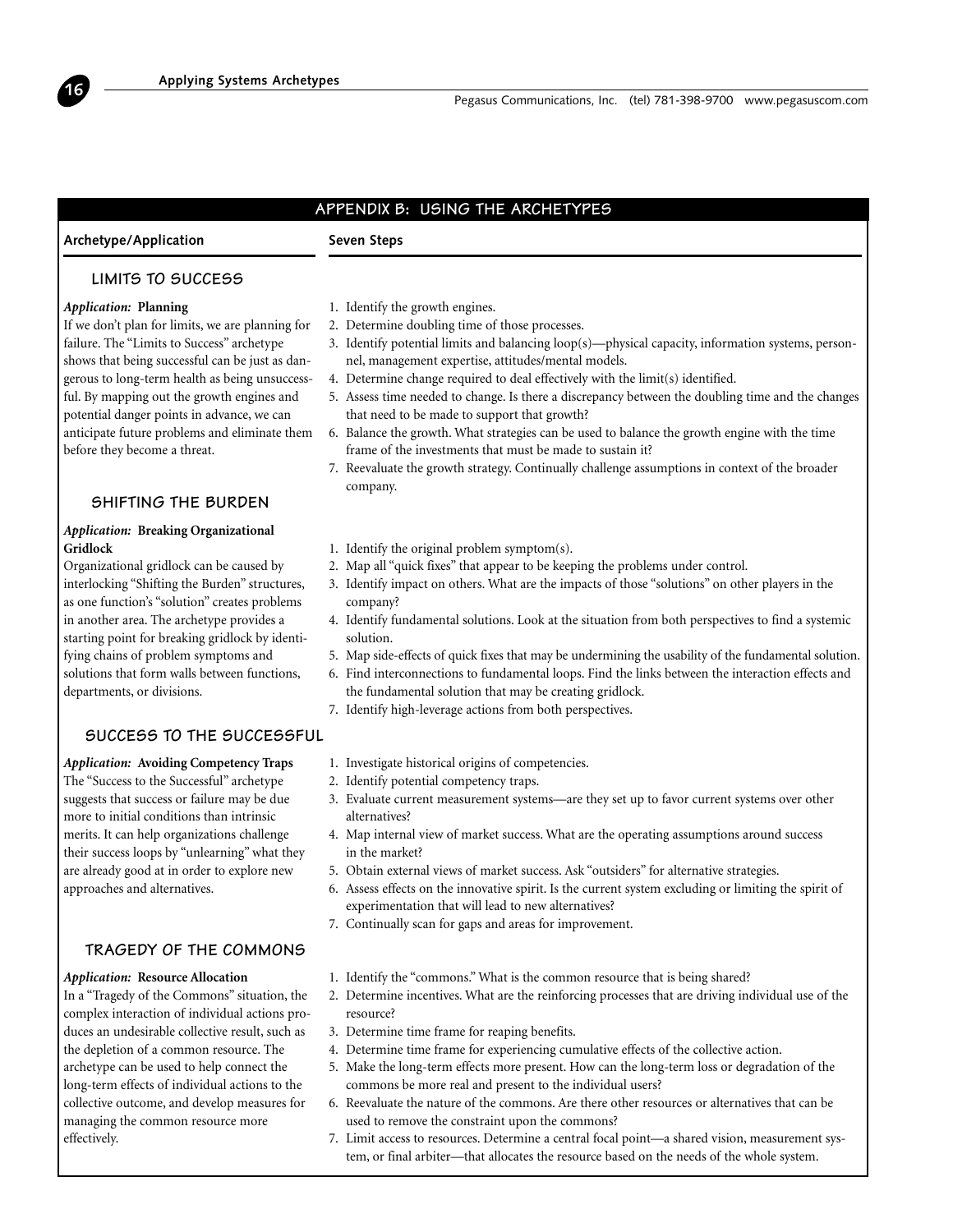Pegasus Communications, Inc. (tel) 781-398-9700 www.pegasuscom.com

# **The Innovations in Management Series**

Pegasus Communications' *Innovations in Management* Series features in-depth analyses of both leading-edge and foundational topics in systems thinking, organizational learning, and management innovation. Concise and comprehensive, these volumes are ideal for customizing your learning—whether your interest is in the tools of systems thinking, the disciplines of organizational learning, or the latest management ideas as expressed by the most prominent thinkers in the business world. Watch for new titles, and build your *Innovations in Management* Series library!

For a complete listing of Pegasus resources, visi[t www.pegasuscom.com.](http://www.pegasuscom.com)

Daniel H. Kim is a cofounder of the MIT Center for Organizational Learning and Pegasus Communications, Inc., and publisher of *The Systems Thinker*®.

Colleen P. Lannon is a cofounder of Pegasus Communications, Inc., and former managing editor of *The Systems Thinker*®.

This volume is adapted from the following articles originally published in *The Systems Thinker*®: "Using Systems Archetypes as Different 'Lenses,'" "Systems Archetypes as Structural Pattern Templates," "Systems Archetypes as Dynamic Theories," and "Guidelines for Designing Systemic Interventions."

Editorial support was provided for this volume by Lauren Johnson and Kellie Wardman O'Reilly.